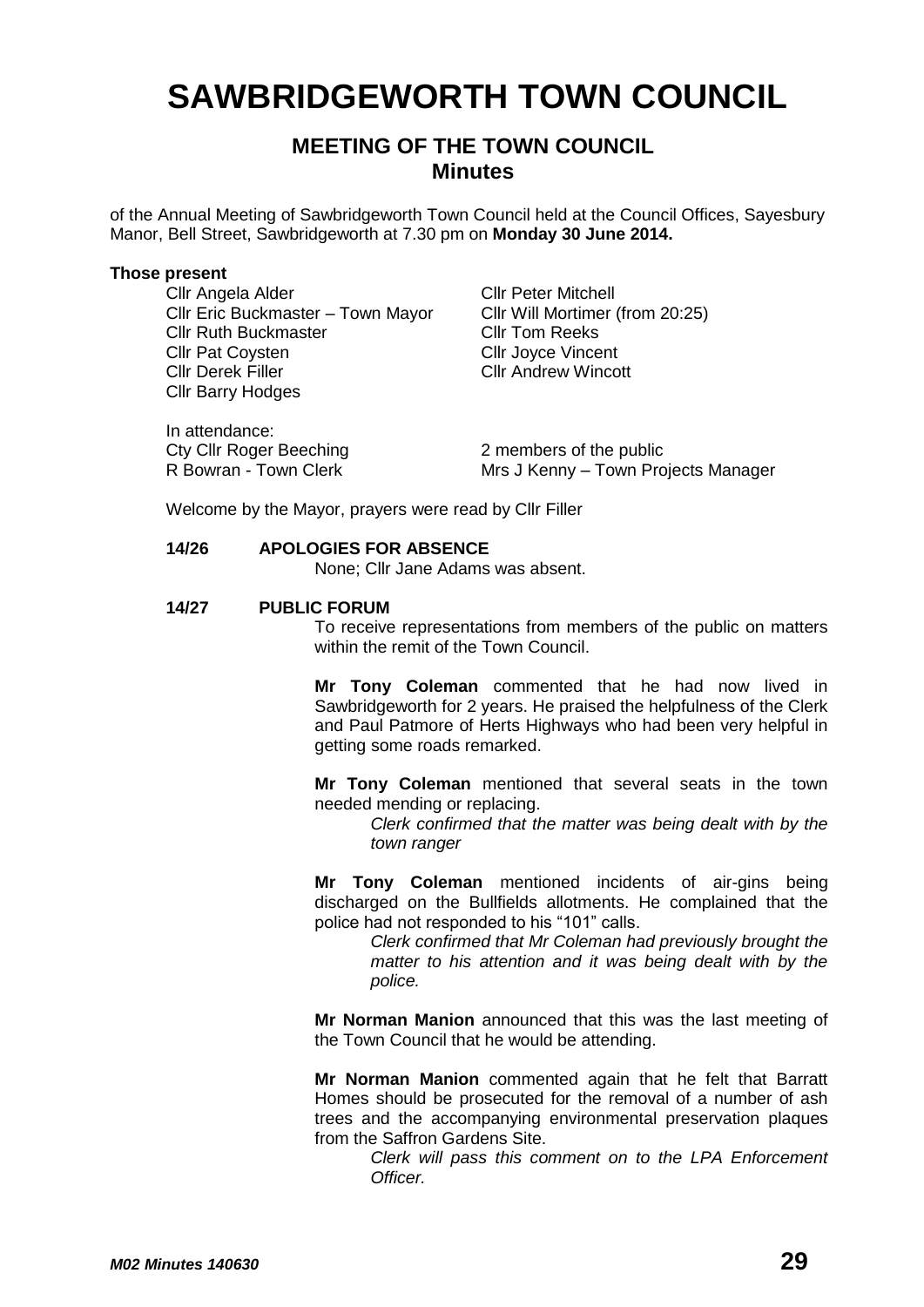**Mr Norman Manion** commented that nothing had been done to institute a one way traffic system at his end of Millfields into Saffron Gardens.

*Clerk confirmed that the matter was being dealt with by Herts Highways.*

**Mr Norman Manion** commented that nothing had been done to stop a person on a yellow scramble bike with a dog on a lead.

*Having established that Mr Manion had not contacted the police, Clerk said that he would do so.*

**Mr Norman Manion** commented that a 20 mph or a 10 mph speed limit should be introduced into Saffron Gardens.

*Clerk confirmed that there were some matters over which the town council had little influence.*

**Mr Norman Manion** commented about the fumes getting into his kitchen window from cars being parked on the pavement outside his house.

#### **14/28 DECLARATIONS OF PECUNIARY INTEREST**

To receive any Declarations of Pecuniary Interest by Members There were none

#### **14/29 MINUTES**

*Resolved:* To approve as a correct record the minutes of the Annual Meeting of the Town Council held on 27 May 2014 (M01) *[prop Cllr Alder; secd Cllr Filler]*

To attend to any matters arising from these Minutes and not dealt with elsewhere on this Agenda. There were none.

#### **14/30 PLANNING COMMITTEE**

*Received and Noted:* The Minutes of the Planning Committee Meetings held on:

- 27 May 2014 (P01)
- 09 June 2014 (P02)

#### **14/31 FINANCE AND POLICY COMMITTEE**

*Received and Noted:* The minutes of the Finance and Policy Committee Meeting held on:

09 June 2014 (F01)

#### **14/32 FINANCIAL REGULATIONS**

*Resolved:* To adopt amendments to Financial Regulations as Recommended by the Finance and Policy Committee and as contained in Minute F14/07.1 of their meeting dated 09 June 2014. *[prop Cllr Wincott; secd Cllr Alder]*

#### **14/33 STANDING ORDERS**

*Resolved:* To adopt amendments to Standing Orders as Recommended by the Finance and Policy Committee and as contained in Minute F14/07.2 of their meeting dated 09 June 2014. *[prop Cllr Vincent; secd Cllr R Buckmaster]*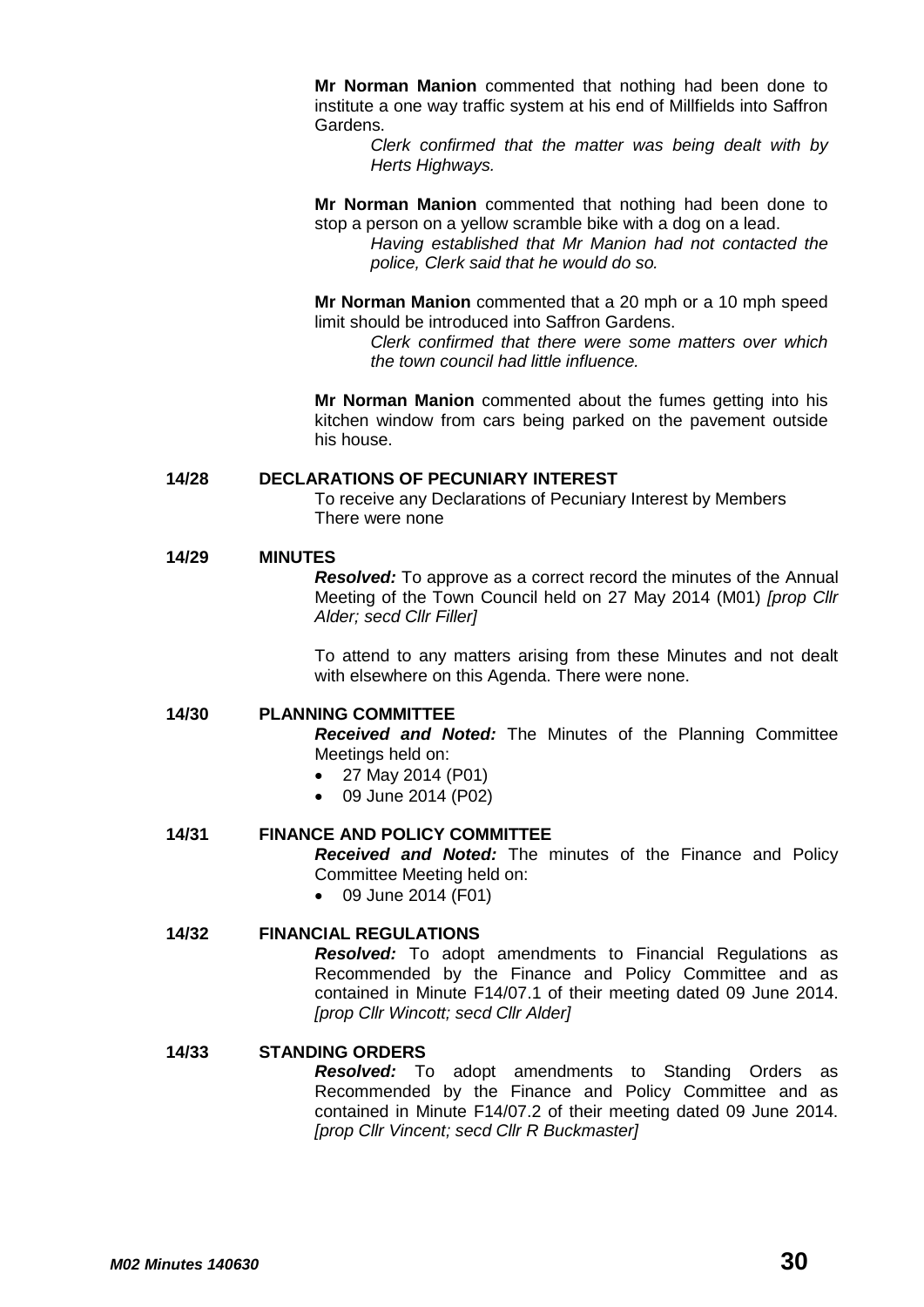#### **14/34 ANNUAL ACCOUNTS AND ANNUAL RETURN**

- 1. *Resolved:* To adopt the Annual Accounts and the Annual Return for 2013/14 *[prop Cllr Wincott; secd Cllr Vincent]*
- 2. *Resolved:* To sign the Certificate of Governance. *[prop Cllr Wincott; secd Cllr Vincent]*
- 3. *Noted:* The report of the internal auditor and the report on actions required.

#### **14/35 MAYOR'S CORRESPONDENCE/COMMUNICATIONS**

The mayor announced that Sue Adams, the council's finance officer had retired that day after eight years' service with the council.

The mayor announced that he had received a letter of resignation from Cllr Jane Adams. The Clerk then explained the process for publicising the vacancy.

Town Twinning. At the end of May I went to Moosburg with Councillor Ruth Buckmaster, Jeremy and Dawn Dickson, and David and Terri Royle. It was actually the 40th Anniversary Jumilage with Bry-sur-Marne. We were very well looked after by two of the Moosburg Councillors who are very keen to pursue a closer relationship with Sawbridgeworth. The Burgermeisteren Anita Meinelt and her husband Andreus said they were prepared to give it a try.

I'd like to thank Steve Day of Sawbridgeworth Town Football club for the football shirts and pennants that we took to Moosburg as gifts.

Councillor Erwin Weber will visit us in October and discuss plans for a small twinning in Sawbridgeworth in October 2015. We have a number of potential host families. On a small scale we could probably use the council's facilities for transport and reception. There will be a 3 way concert in Bry next March.

A reminder that our Civic Service will be this coming Sunday at 3pm at Gt St Mary's, followed by afternoon tea here in the chamber and Hailey Centre.

There will be a Civic Breakfast here in the chamber on the morning of 4th August to which all members will be invited. This event will also be the launch of the commemorative events for the centenary of the 1st World War. There will be a modified coat of arms that the committee had requested for correspondence concerning the commemoration.

#### **14/36 REPRESENTATIVES & CHAMPIONS REPORTS**

To receive representatives reports from:

#### o **County Councillor Roger Beeching** reported:

- o Incorrect road markings in Bullfields had been painted out, unfortunately it has made the situation worse.
- o Many street lights are being replaced by "High-Lights" with improved energy efficiency, payback achievable in 25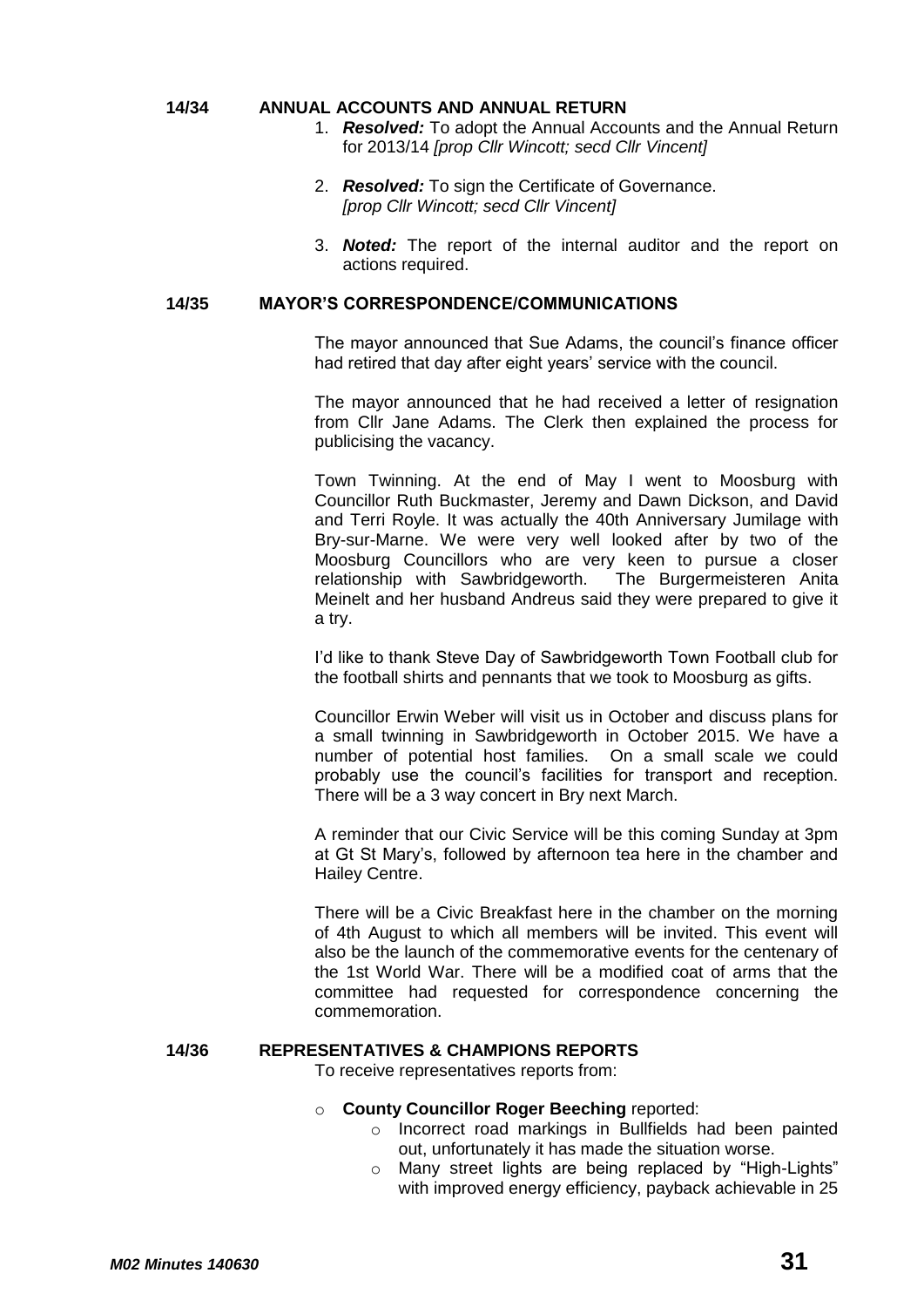years.

- o Consultation on the use and hours of opening of Recycling Centres
- o Highlighted the number of unpaid carers of all ages who look after less able people and those with learning difficulties
- o Charter for town and parish councillors proposed, feedback needed by the middle of August.

#### o **District Councillor Eric Buckmaster** reported:

- o going on an advanced public speaking course on 10th July along with some fellow East Herts Councillors.
- o **District Councillor Will Mortimer** was not present.
- o **Hertfordshire Police** were not present.

#### o **Rivers Heritage Site and Orchard**

- o We have now held two meetings of the RHSO committee. Officers have been appointed. The Chairman is Rob Richardson. The first maintenance day will be held on Sunday morning. They have discussed buying new tools and using the council's water bowser during dry weather. Archives will be held here in a storeroom and be viewable by appointment. The website will develop over time. Grass cutting will be arranged as required and there will be events such as 'apple days' as previously held. Elizabeth Waugh who wrote a book on the Rivers Nursery will try to get hold of the digital copy of the book.
- o **Duckling Centre** Cllr Mitchell advised the next meeting he will attend will be on 08 July

#### o **Memorial Hall** Cllr Wincott reported progress:

- o Stage lighting revised
	- o Heating controls reworked
	- o Next projects are stage curtains and the car park
	- o Several events including Sawbo's Got Talent, a model railway exhibition, WW1 centenary commemoration and  $60<sup>th</sup>$  anniversary of the hall.
	- o The Hall will support Youth Create as the mayor's charity

### **14/37 PERCEPTION OF COUNCILLORS' ROLE**

The mayor introduced a debate on the visibility of councillors in the community.

> We now have a very high profile Town Council with the services we have on offer and the events we hold. Our staff have a very heavy weekend coming up with the farmers market, Leventhorpe concert and Civic Service. It is possible however that the general public are not always aware of just how hands on we are as members. Perhaps the perception is that we just sit here in meetings.

> Are Members prepared to have an identifying item of clothing, a T shirt, hat, or Sweatshirt with 'Town Councillor' on it when on community duty at our events.

> Should we have a rota for members to be on duty at Farmers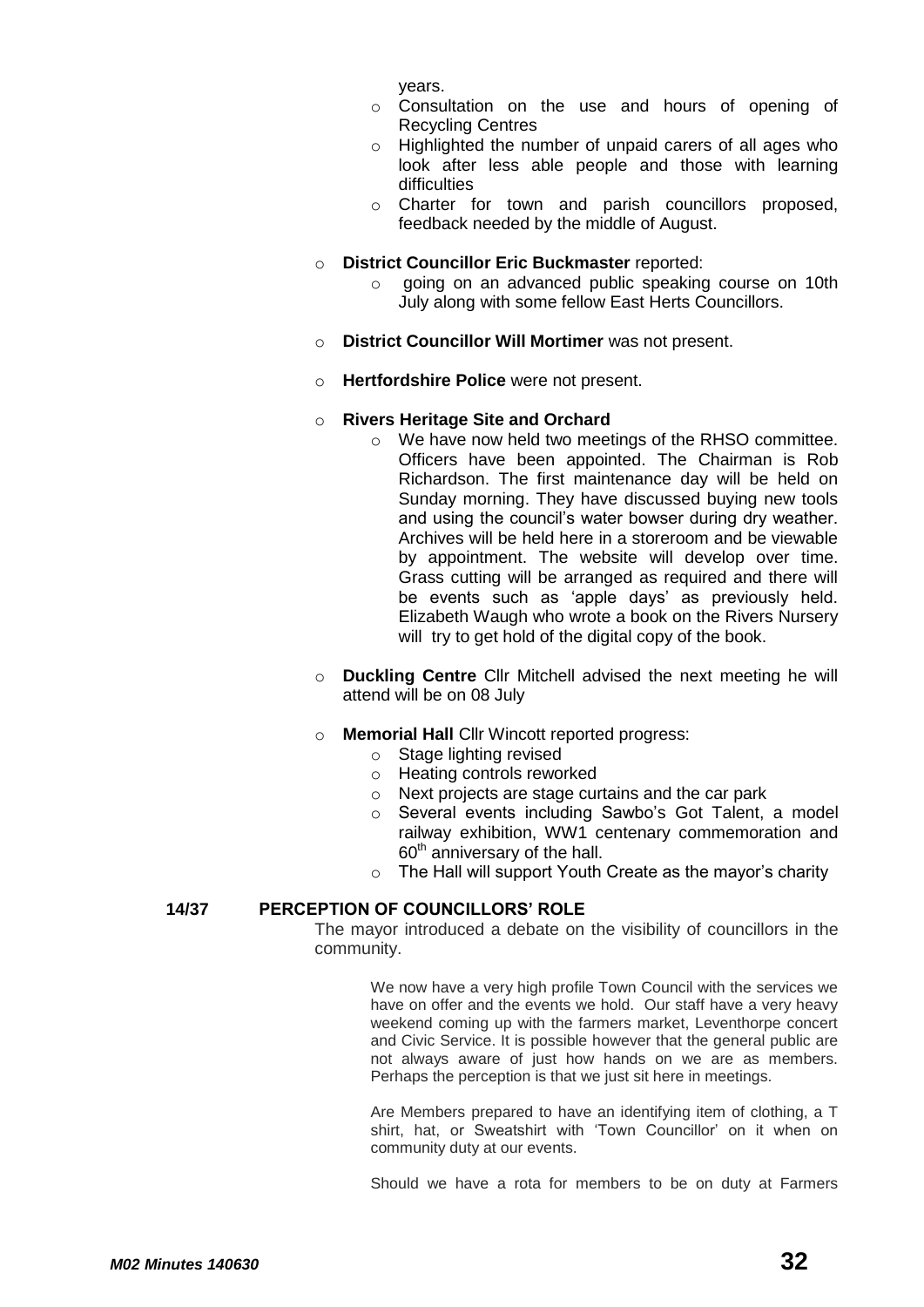Markets, as an informal surgery. Do Members feel that we need to be more visible/accessible?

Members discussed communications with the press, collectively and individually; making themselves more visible at events; making themselves more available.

It was agreed to:

- o Establish a rota of councillors to attend Farmers Market, Cllr Ruth Buckmaster as champion to arrange.
- o Make this a m eter for consideration by the Communications Working Party
- o Publish more widely what the role of a town councillor is in the community.
- o Ask officers to make proposals for items of clothing to identify the function of councillors.

#### **14/38 CLERK'S REPORT**

Received and noted the following report:

- **HAPTC Executive** Cllr Mrs Angela Alder has been elected to serve on the Executive Committee of HAPTC for the next four years.
- **Newsletter** The Summer 2014 edition of the Town Council Newsletter, which includes the annual report, has been published and distributed throughout the town.
- **Farmers Market**

The Farmers Market in June was the first truly wet market for many months and although trade was brisk the number of visitors was an all-time low at just over 400. In response to retailers concerns we reintroduced the Park and Ride service from the Leventhorpe School although the take up was minimal.

- **Sawbobus** The first of the two replacement Sawbobus vehicles goes into service on 25 June. We have now a total of £6,000 promised to us by the three tiers of council in Essex which will enable that part of the service to continue. The High Wych Post Office service has been temporarily withdrawn as new access restriction posts have made it impossible to turn the minibus, a solution is being sought. We have experienced some difficulties with drivers, but the issues appear to be resolved.
- **Mark Prisk MP** Our member of parliament has recently written to the District Council. This is in response to complaints from retailers that the monthly Saturday morning market is killing their trade. The District Council and the Town Council are exhorted to work with retailers to find a solution to their complaints. We will seek a review with the District Council and explain all that the town council has done to assist the economic wellbeing of the town. This may present an opportunity to accelerate some of the plans that are in the pipeline with EHDC.
- **Bell Street Conveniences** We are advised that the next stage is the production by EHDC of an SLA. We have been waiting for this for six weeks now. EHDC will not progress until this is done. Meanwhile the conveniences continue to be an acute embarrassment to the town. They have recently had to be jet washed to cleanse them.
- **Town Green** We hope that the solution we have proposed for resiting the Farmers Market and developing the Town Green into a town centre focal point will assume some degree of urgency following Mark Prisk's letter to EHDC.